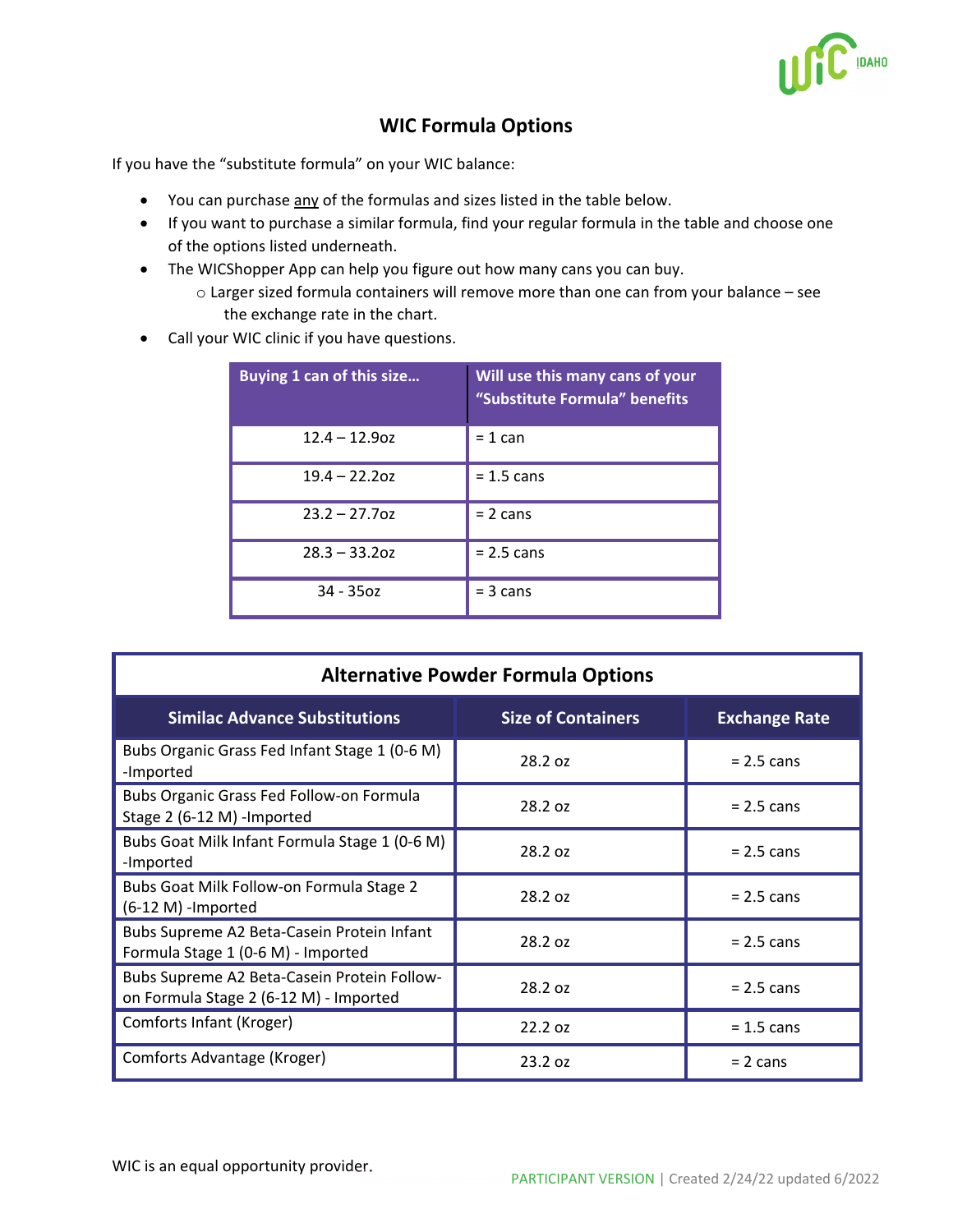| Enfamil Infant (Mead Johnson)                                               | 12.5 oz                    | $= 1$ can                         |
|-----------------------------------------------------------------------------|----------------------------|-----------------------------------|
|                                                                             | 21.1 oz                    | $= 1.5$ cans                      |
|                                                                             | 29.4 oz                    | $= 2.5 \text{ cans}$              |
| Enfamil NeuroPro Infant (Mead Johnson)                                      | 20.7 oz                    | $= 1.5$ cans                      |
|                                                                             | 28.3 oz                    | $= 2.5$ cans                      |
| Kendamil First Infant Milk Organic<br>(Kendal Nutricare) (0-6 M) - Imported | 28.2 oz                    | $= 2.5$ cans                      |
| Kendamil First Infant Milk Goat<br>(Kendal Nutricare) (0-6 M) - Imported    | 28.2 oz                    | $= 2.5$ cans                      |
| Kendamil First Infant Whole Milk<br>(Kendal Nutricare) (0-12 M) - Imported  | 31.75 oz                   | $= 2.5$ cans                      |
| Good Start Gentle (Gerber)                                                  | $12.7$ oz                  | $= 1$ can                         |
| Good Start A2 (Gerber)                                                      | 20 oz                      | $= 1.5$ cans                      |
| NAN Pro 1 (Nestle/Gerber)                                                   | 12.7 oz<br>(800 g) 28.2 oz | $= 1$ can<br>$= 2.5 \text{ cans}$ |
| Parent's Choice Advantage (Walmart)                                         | 12.4 oz                    | $= 1$ can                         |
|                                                                             | 23.2 oz                    | $= 2 \text{ cans}$                |
|                                                                             | 35 oz                      | $= 3 \text{ cans}$                |
| Parent's Choice Infant (Walmart)                                            | 12.5 oz                    | $= 1$ can                         |
|                                                                             | 22.2 oz                    | $= 1.5$ cans                      |
|                                                                             | 36 oz                      | $= 3 \text{ cans}$                |
| Signature Care Advantage (Safeway/                                          | 23.2 oz                    | $= 2 \text{ cans}$                |
| Albertsons)                                                                 | 35 oz                      | $= 3 \text{ cans}$                |
| Signature Care Infant (Safeway/ Albertsons)                                 | 22.2 oz                    | $= 2 \text{ cans}$                |
|                                                                             | 35 oz                      | $= 3 \text{ cans}$                |
| Similac Advance (Abbott)                                                    | 30.8 oz                    | $= 2.5 \text{ cans}$              |
| Similac Pro Advance (Abbott)                                                | 30.8 oz                    | $= 2.5$ cans                      |
| Similac 360 Total Care (Abbott)                                             | 30.8 oz                    | $= 2.5 \text{ cans}$              |
| Similac Pure Bliss (Abbott)                                                 | 24.7 oz                    | $= 2 \text{ cans}$                |
| <b>Tippy Toes Infant</b>                                                    | 22.2 oz                    | $= 2 \text{ cans}$                |
|                                                                             | 35 oz                      | $= 3 \text{ cans}$                |
| <b>Tippy Toes Advantage</b>                                                 | 23.2 oz                    | $= 2 \text{ cans}$                |
|                                                                             | 35 oz                      | $=$ 3 cans                        |

| <b>Similac Sensitive Substitutions</b>    | <b>Size of Containers</b> | <b>Exchange Rate</b> |
|-------------------------------------------|---------------------------|----------------------|
| Comforts Sensitivity (Kroger)             | $22.5$ oz                 | $= 1.5$ cans         |
|                                           | 33.2 oz                   | $= 2.5 \text{ cans}$ |
| Enfamil NeuroPro Gentlease (Mead Johnson) | 12.4 oz                   | $= 1$ can            |
|                                           | 19.5 oz                   | $= 1.5$ cans         |
|                                           | 27.4 oz                   | $= 2 \text{ cans}$   |
| Enfamil NeuroPro Sensitive (Mead Johnson) | 19.5 oz                   | $= 1.5$ cans         |

USC IDAHO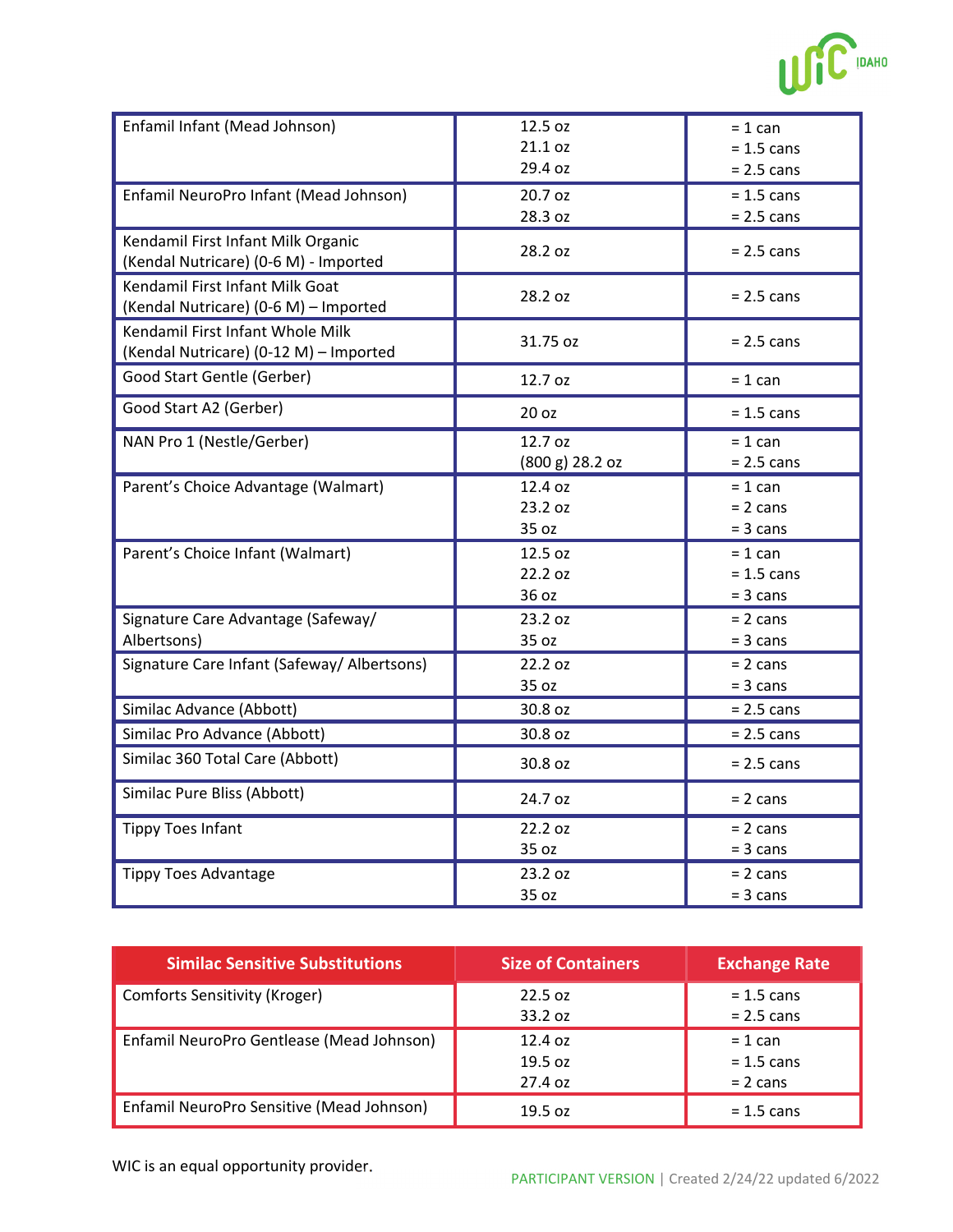

| Parent's Choice Sensitivity (Walmart)     | 12 oz<br>19.8 oz<br>34 oz | $= 1$ can<br>$= 1.5$ cans<br>$= 3 \text{ cans}$ |
|-------------------------------------------|---------------------------|-------------------------------------------------|
| Similac Sensitive (Abbott)                | 29.8 oz                   | $= 2.5 \text{ cans}$                            |
| Similac Pro Sensitive (Abbott)            | 29.8 oz                   | $= 2.5 \text{ cans}$                            |
| Similac 360 Total Care Sensitive (Abbott) | 30.2 oz                   | $= 2.5 \text{ cans}$                            |
| <b>Tippy Toes Sensitivity</b>             | 22.5 oz                   | $= 1.5$ cans                                    |
|                                           | 33.2 oz                   | $= 2.5 \text{ cans}$                            |

| <b>Similac for Spit Up® Substitutions</b> | <b>Size of Containers</b> | <b>Exchange Rate</b> |
|-------------------------------------------|---------------------------|----------------------|
| Enfamil A. R. (Mead Johnson)              | 12.9 oz                   | $= 1$ can            |
|                                           | 19.5 oz                   | $= 1.5$ cans         |
|                                           | 27.4 oz                   | $= 2 \text{ cans}$   |
| Tippy Toes For Spit-Up                    | 21.5 oz                   | $= 1.5$ cans         |

| <b>Similac Total Comfort<sup>®</sup> Substitutions</b> | <b>Size of Containers</b>                | <b>Exchange Rate</b>                            |
|--------------------------------------------------------|------------------------------------------|-------------------------------------------------|
| Comforts Gentle (Kroger)                               | 21.5 oz                                  | $= 1.5$ cans                                    |
| Enfamil Gentlease (Mead Johnson)                       | 12.4 oz<br>19.9 <sub>oz</sub><br>27.7 oz | $= 1$ can<br>$= 1.5$ cans<br>$= 2 \text{ cans}$ |
| Enfamil Reguline (Mead Johnson)                        | 12.4 oz<br>19.5 oz                       | $= 1$ can<br>$= 1.5$ cans                       |
| Good Start Gentle Pro (Gerber)                         | 20 oz<br>32 oz                           | $= 1.5$ cans<br>$= 2.5$ cans                    |
| Good Start SoothePro (Gerber)                          | 12.4 oz<br>19.4 oz<br>30.6 oz            | $= 1$ can<br>$= 1.5$ cans<br>$= 2.5$ cans       |
| Parent's Choice Gentle (Walmart)                       | 12.4 oz<br>21.5 oz<br>34 oz              | $= 1$ can<br>$= 1.5$ cans<br>$= 3 \text{ cans}$ |
| Signature Care Gentle (Safeway/Alberton's)             | 21.5 oz                                  | $= 1.5$ cans                                    |
| Similac Pro Total Comfort (Abbott)                     | 29.8 oz                                  | $= 2.5 \text{ cans}$                            |
| <b>Tippy Toes Gentle</b>                               | 21.5 oz<br>33.2 oz                       | $= 1.5$ cans<br>$= 2.5$ cans                    |

## **Similac Alimentum® & Similac Elecare and/or Jr®**

*For a replacement call your Local Agency clinic during clinic hours.*